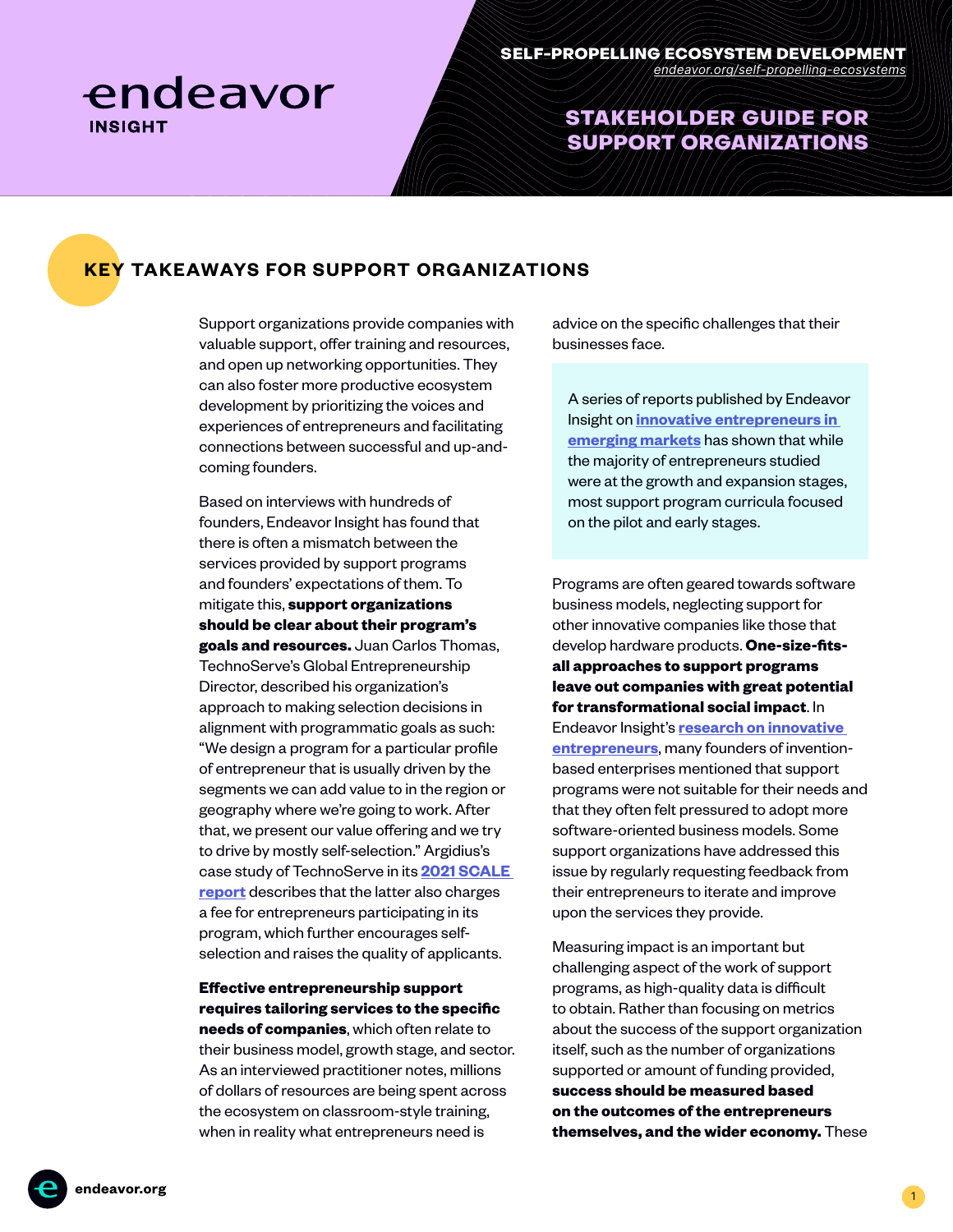# endeavor **INSIGHT**

## STAKEHOLDER GUIDE FOR SUPPORT ORGANIZATIONS

include long-term variables like job creation, annual revenues, and number of customers reached. As one program manager recounts, support organizations "sometimes forget that they are working for the entrepreneurs. A lot of support organizations call themselves ecosystem builders, but they really think in terms of their own community, their own ecosystem." Some support organizations have recognized this issue and track the progress of their alumni companies to continually measure impact. The **[Argidius](https://api.cofraholding.com/media/2612/report-fulfilling-the-potential-of-bds.pdf)  [Foundation's SCALE report](https://api.cofraholding.com/media/2612/report-fulfilling-the-potential-of-bds.pdf)** also describes the value of helping entrepreneurs develop the capacity to collect and use their data, which enables a continuous process of learning.

**Support organizations should prioritize helping entrepreneurs scale up their businesses to maximize impact**. Research by Endeavor Insight on **[entrepreneurship and economic](https://endeavor.org/best-businesses)  [growth in U.S. cities](https://endeavor.org/best-businesses)** found that scaled businesses—those with 50 or more employees—create more jobs, pay higher salaries, and are more resilient to crises than their peers.

**Many of the program officers interviewed for this project described how their programs have a focus on scale, but the meaning of that term varied**. For some programs, it referred to their companies' number of users or international expansion, while for others, scale signified the amount of return the companies achieved for investors. Endeavor's research often uses **[employee](https://endeavor.org/fpec)  [size \(or "job creation"\) as a metric for](https://endeavor.org/fpec)  [scale](https://endeavor.org/fpec)** because it is highly correlated with other growth metrics such as revenue and amount of investment received. Employee data also tends to be more readily available and comparable across geographies and industries than currency-based metrics.



Photo credit: Endeavor

Scaled entrepreneurs give back to their local economies not only as job creators, but they also have a long-term effect on ecosystem development by paving the way for subsequent generations of entrepreneurs. **Many support programs have recognized the value that scaled entrepreneurs can provide as mentors or angel investors, but few have entrepreneurs in broader decision-making roles like designing programs or selecting investees.** There is room for more successful local founders to be involved in such positions.

**Support programs need to prioritize local ownership and leadership**, especially in nascent ecosystems as they begin to mature so that there is a strong foundation for self-propelling progress.\* As one program manager described, their work is a success if their organization can walk away from an ecosystem in terms of providing financial or other support, while the ecosystem continues to grow.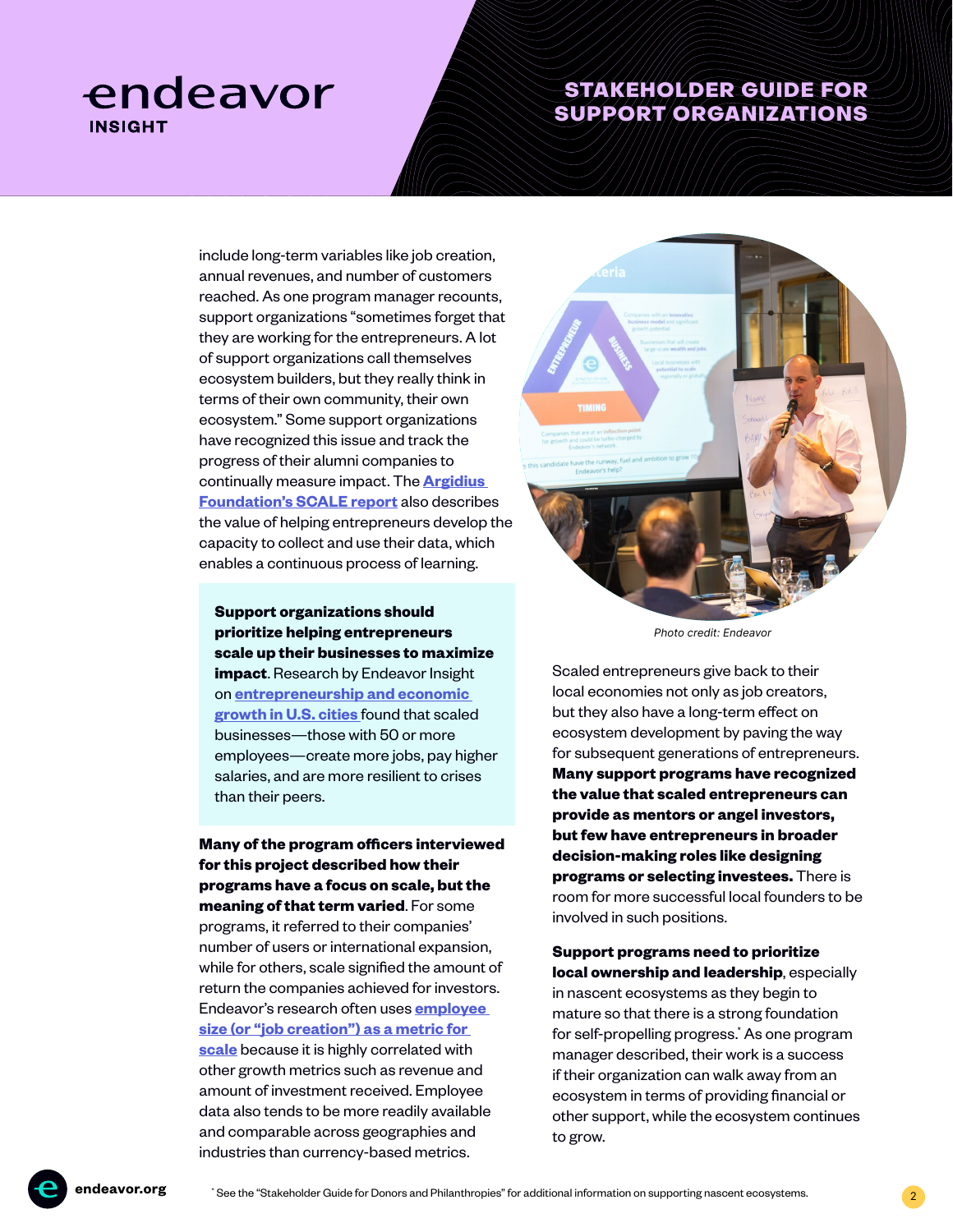

# STAKEHOLDER GUIDE FOR SUPPORT ORGANIZATIONS

# **SELF-DIAGNOSTIC TOOL FOR SUPPORT PROGRAMS**

This is a tool for the leaders and officers of support organizations that has been developed in line with Endeavor Insight's six principles of self-propelling ecosystem development. It is designed to allow for reflection and to spur dialogue within your organization about how you select and support entrepreneurs.

#### **1 Program Planning & Curriculum**

- A Do your curricula focus on helping companies scale?  $\overline{A}$  (ALL)  $\overline{A}$  (SOME)  $\overline{C}$  FEW  $\overline{C}$  NONE
- 
- B How many of your portfolio companies have reached the scale of at least 25 employees (for nascent ecosystems) or at least 50 employees (for mature ecosystems)?  $(ALL)$   $(SOME)$   $(FEW)$   $(NONE)$
- C How frequently do you incorporate input from successful, scaled founders about local challenges and opportunities in the ecosystem to inform program curricula?

| <b>ALWAYS</b> |  | <b>SOMETIMES</b> |  | OCCASIONALLY |  | <b>NFVFR</b> |
|---------------|--|------------------|--|--------------|--|--------------|
|---------------|--|------------------|--|--------------|--|--------------|

The responses "Few", "None", "Occasionally", and "Never" indicate that the program may benefit from a greater focus on scale and input from local founders.

#### **2 Selection Process**

- A Identify your program's intended long-term outcomes B In what ways does your program select (e.g. job creation, an SDG target, increasing incomes).
- companies based on those goals? B In what ways does your program select

Based on your responses above, consider if the program's selection criteria need to be refocused to match its intended outcomes.

## **3 Support Offerings**

To what extent does your program offer tailored curricula, facilities, mentors, connections, diagnostics and other services, according to...

- A Sector? \_\_
- B Geography?
- C Business model?
- D Growth stage?

Based on your responses above, consider if any aspects of the program need to be revisited and tailored more.